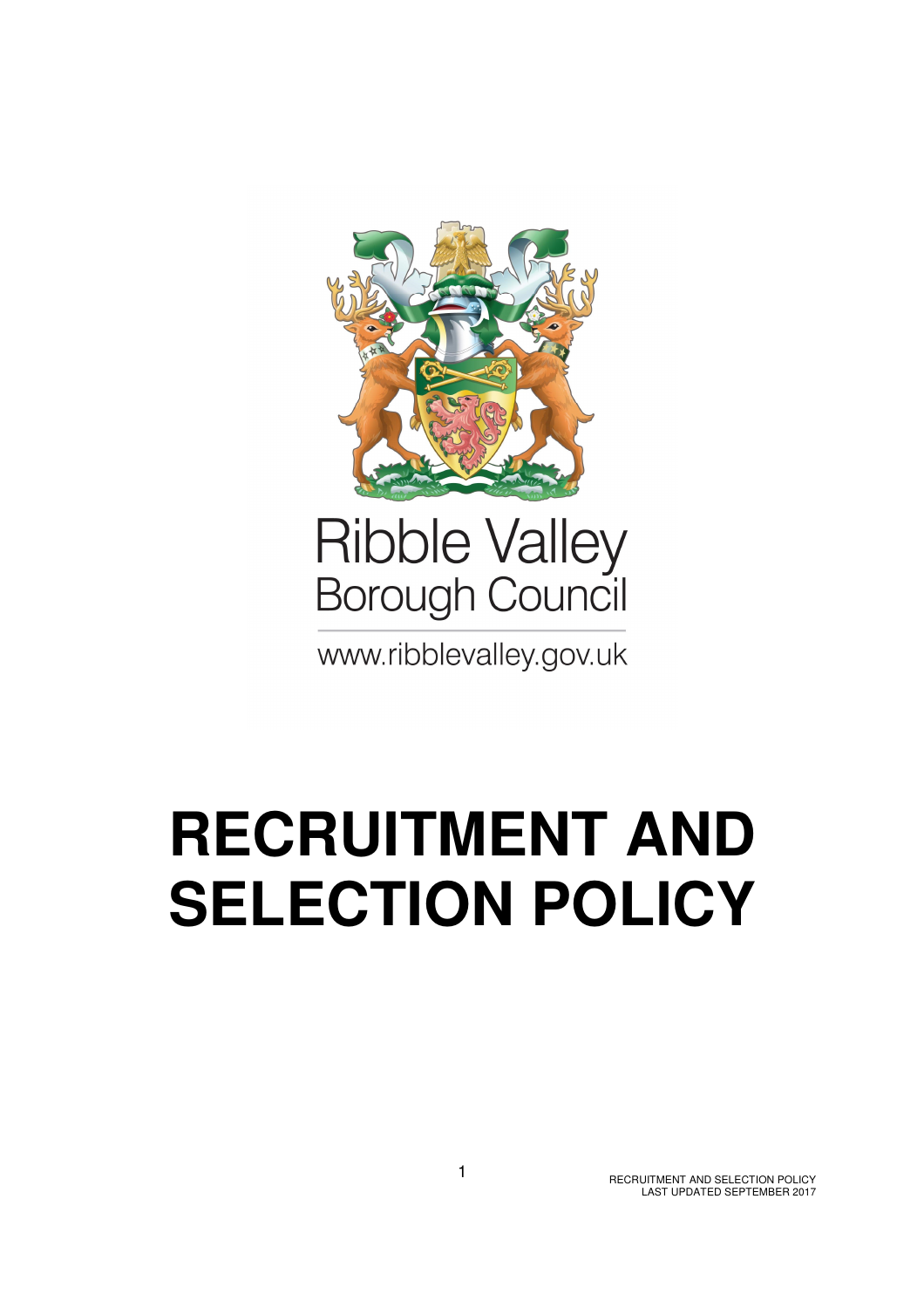#### 1 VACANCIES

- 1.1 When a post becomes vacant the Head of Service will complete a Request to Re-appoint form to be submitted to Corporate Management Team (CMT) for consideration and approval. UNISON and the Head of HR will be consulted at this stage and their comments included. The Request to Re-appoint form (See Appendix 1) will include the following information:
	- Directorate and job title.
	- salary, grade and any additional payments.
	- Hours.
	- Brief description of duties.
	- Job description, person specification and JE additional information sheet (where applicable) to be attached.
	- Effect of service levels if post not replaced.
	- Options to replacement considered.
	- Critique of options.
	- Where the post is to be advertised
	- Recommendation of management team.
	- Recommendation to Personnel Committee.

#### 2 ADVERTISING

- 2.1 When a re-appointment has been approved by CMT, the Head of Service will meet with a HR Officer to discuss advertising options.
- 2.2 Posts may be advertised internally and/or externally. If a post is to be advertised internally only the Head of Service must include an explanation of the reasons for doing so on the Request to Reappoint form.
- 2.3 Priority notification of vacancies will be given to staff who are listed on a ring fence list or on the re-deployment register.
- 2.4 If a post is to be advertised externally, the HR Officer will prepare an advertisement which must be approved by the relevant Head of Service. Once approved estimates of advertising costs will be obtained.
- 2.5 Vacancies will also be circulated to job centres, surrounding local authorities and published on the Council's website.
- 2.6 The advertising costs should be discussed and approved with the relevant Head of Service before an advertisement is placed.
- 2.7 The cost of advertising will be covered by departmental budgets.
- 3 APPLICATIONS
- 3.1 All applications will be handled by the HR Administrator or other designated staff.
- 3.2 All applicants will receive the following: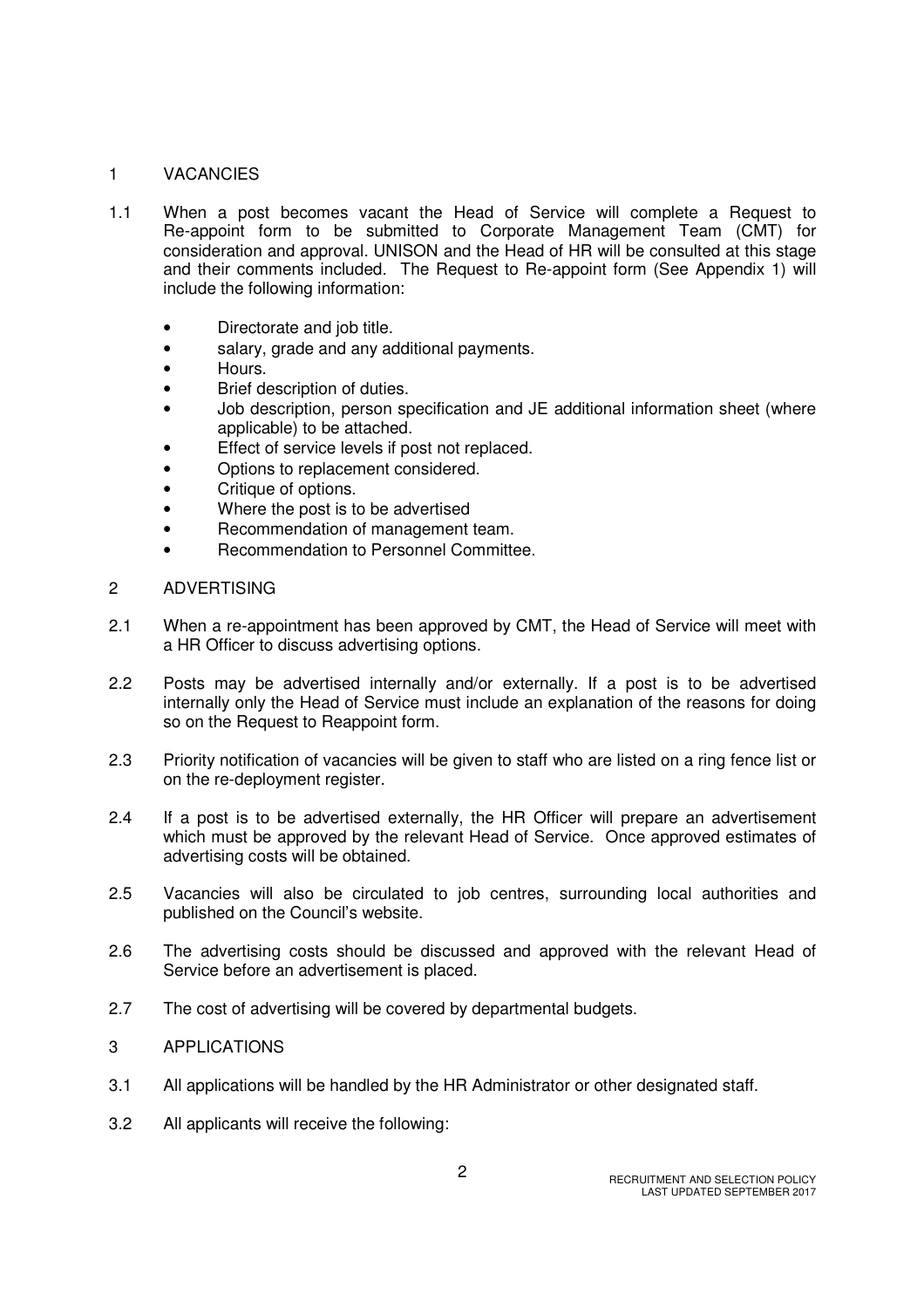- Guidance notes.
- Conditions of service.
- Application form.
- Equal opportunities monitoring form.
- Job description.
- Person specification.
- Copy of advertisement/vacancy details.
- Any additional relevant information.

Copies of these documents are included in the Appendix 2 of this policy.

3.3 Upon receipt of application forms the Head of Service will assess each applicant in relation to the specified job description and person specification. The Head of Service concerned will discuss with a HR Officer and make recommendations in respect of candidates to be interviewed.

 The HR Administrator or HR Officer will contact all short listed candidates to arrange interviews, which would normally be within two weeks of the closing date.

#### 4 INTERVIEW STAGE

- 4.1 Prior to the interview, the relevant Head of Service /supervisor should prepare a list of questions appropriate to the vacant post, this will be discussed with the HR Officer and, once agreed, should be used in all interviews in order to maintain fairness and equality.
- 4.2 The aim of the interview will be to:
	- assess the candidate's ability/suitability for a specific job based on the information obtained from the application form, and in comparison with the person specification;
	- provide an opportunity for the candidate to make further enquiries concerning the nature of the role and conditions of employment;
	- gain an insight into the applicant's personality. Psychometric testing may be used for certain posts and in such cases; the results should be available to the interviewers. Once completed and assessed, all psychometric test papers will be held in secure storage in the HR Section;
	- where appropriate, other forms of testing may be used as part of the selection process eg typing tests, verbal reasoning tests, paper and/or computerised desk exercises, presentations etc.
- 4.3 The relevant Head of Service/supervisor will conduct the interview and will be accompanied by the HR Officer or the Head of HR.

Chief Officers may also be in attendance.

 The Chairman of Personnel Committee (or his/her deputy Chair where the Chairman is unavailable) will normally be involved in the interview process for posts at Head of Service level and above.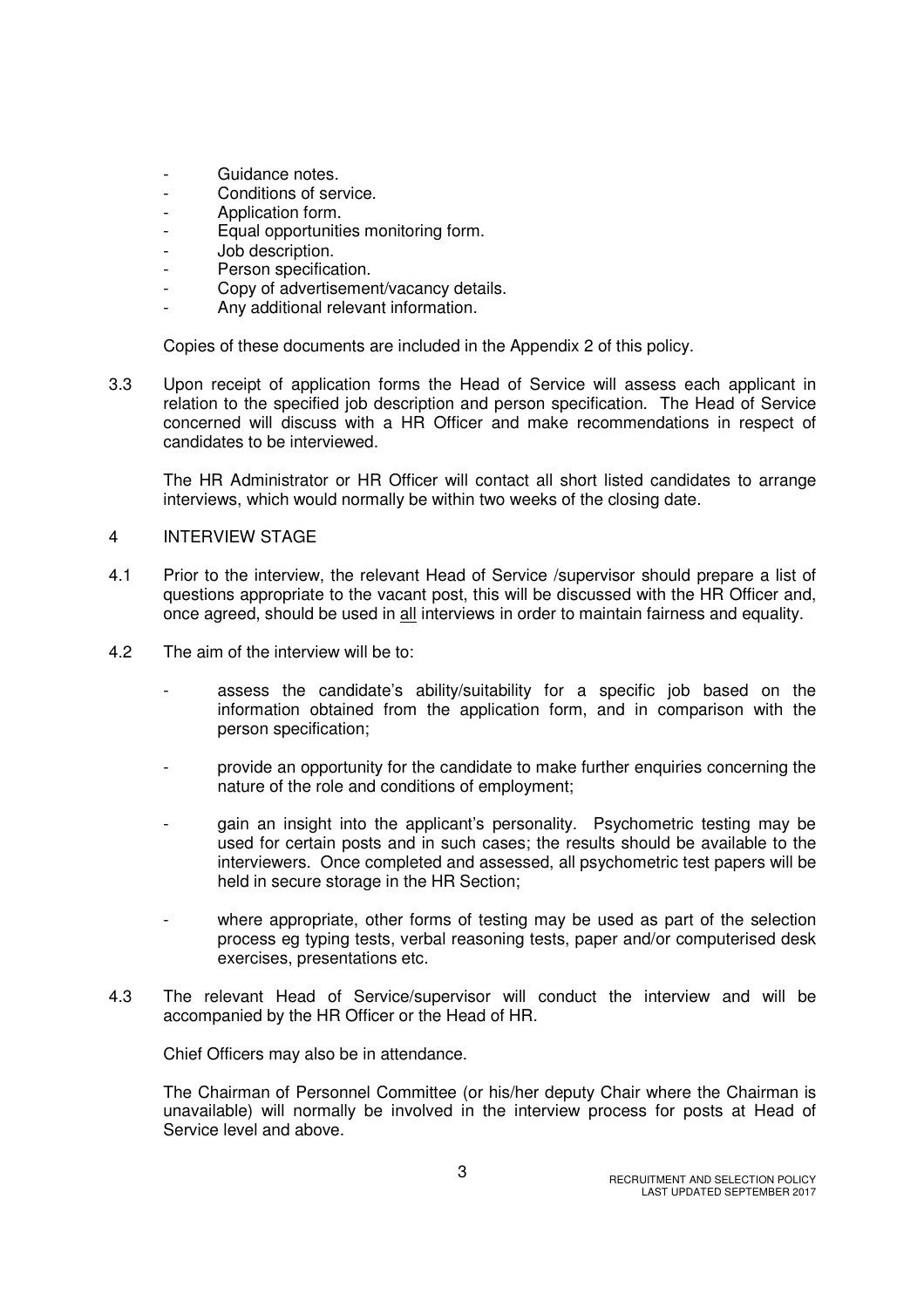The interview panel for posts above Head of Service level, will be chaired by the Chair of Policy and Finance of the Council and consist of the:

- Vice Chairman of Policy and Finance Committee;
- Chairman of Personnel Committee;
- an opposition councillor

 In all interview situations, at least one member of the interview panel must have experience of formal recruitment and selection/interview techniques, training. No one should interview alone.

- 4.4 The procedure for the appointment of a Chief Officer is outlined at Appendix 4.
- 4.5 Detailed notes should be retained for each interview, detailing how each candidate met the requirements of the person specification. Care should be taken to ensure that such notes do not contravene equalities legislation.
- 4.6 Discrimination any form of discrimination should be avoided at all times in the recruitment process, this includes:
	- direct discrimination, treating an individual less favourably than others would be treated in the same or similar circumstances
	- indirect discrimination, applying a requirement or condition to everybody, but which disproportionately discriminates against a particular group eg a large supermarket chain adheres to a very strict standard of dress for its employees so that they are easily identified by customers. For men this is black trousers and a white shirt. For women a skirt and blouse in the same colour. The only people entitled to wear any headgear are those on the produce counters. This is indirect discrimination as it would deter people from certain religion or racial groups, who could not meet uniform standards.
- 4.7 all candidates will be treated equally regardless of age, sex, disability, gender reassignment, race, religion and belief, sexual orientation, marriage and civil partnership, and pregnancy and maternity.
- 4.8 Applications from all minority groups must be treated fairly, and if appropriate, consideration must be given to changes in working practice/environment in order to accommodate disadvantaged groups.
- 4.9 All candidates will be offered reasonable adjustments in the interview process where appropriate/necessary.

#### 5 ASSESSMENT

5.1 Immediately after the interview and following discussion with the Head of Service or other members of the interview panel, the HR Officer should complete an assessment of each applicant in the areas relevant to the job description. These notes are usually made on question/answer sheets used during the interview.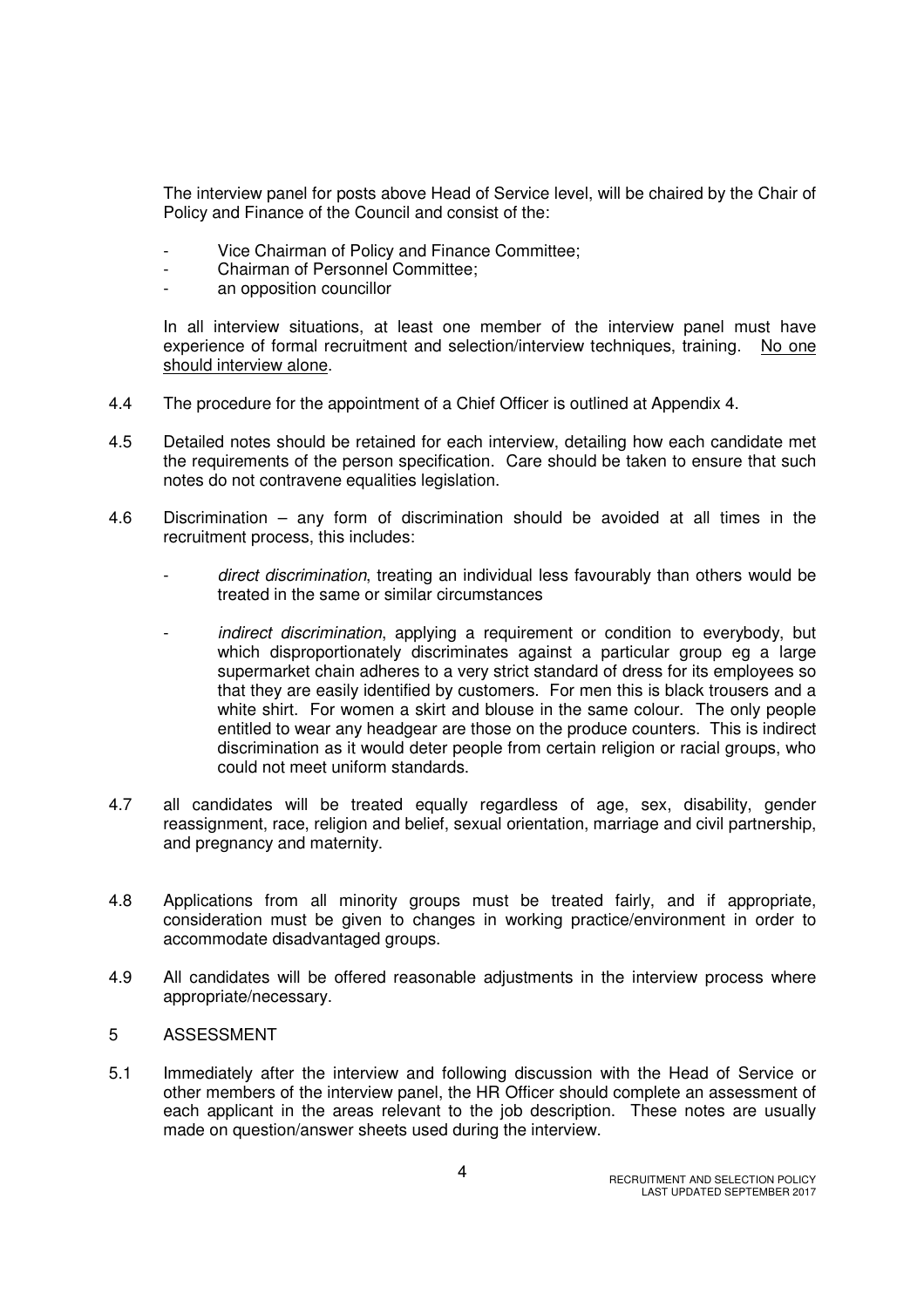- 5.2 After the interview all the available information on the candidate (including references if obtained) should be evaluated before a final decision is taken.
- 5.3 Where possible, references will be taken up before the interview, in which case a HR Officer will write to nominated referees and forward a reference response form for completion (a copy of the reference request form is included in Appendix 2 of this policy). Qualifications must also be checked where deemed appropriate.
- 5.4 Reasons for rejecting a candidate must be made explicit and justified only in terms of comparison to the job description and person specification. Punctuality and performance at interview may also be considered, but clear notes should be kept of all factors which influenced a final decision.

 Non-attendance at interview is a justifiable reason for rejecting a candidate unless there are extenuating circumstances.

- 6 OFFER
- 6.1 When a final decision on a suitable candidate has been reached, the HR Officer will contact the successful candidate and make a verbal offer of employment, this will be followed up in writing within 2 days.
- 6.2 A written offer of employment may be conditional because of further information required eg references etc. A letter offering employment should contain the following 'minimum' details:
	- iob title
	- department
	- salary scale and spinal column point
	- actual salary
	- information relating to increments (where applicable)
	- hours of work
	- conditions of service
	- superannuation details
	- notice period
	- political restriction (where applicable)
	- lodging/removal allowances (where applicable)
	- any other transitional issues (where applicable)
	- details of an employment end date if on a fixed term contract
	- DBS requirements (where applicable)
- 6.3 The HR Administrator or HR Officer will send a 'rejection' slip to all the unsuccessful candidates.
- 6.4 Wherever requested, feedback should be provided to unsuccessful candidates who attended for interview.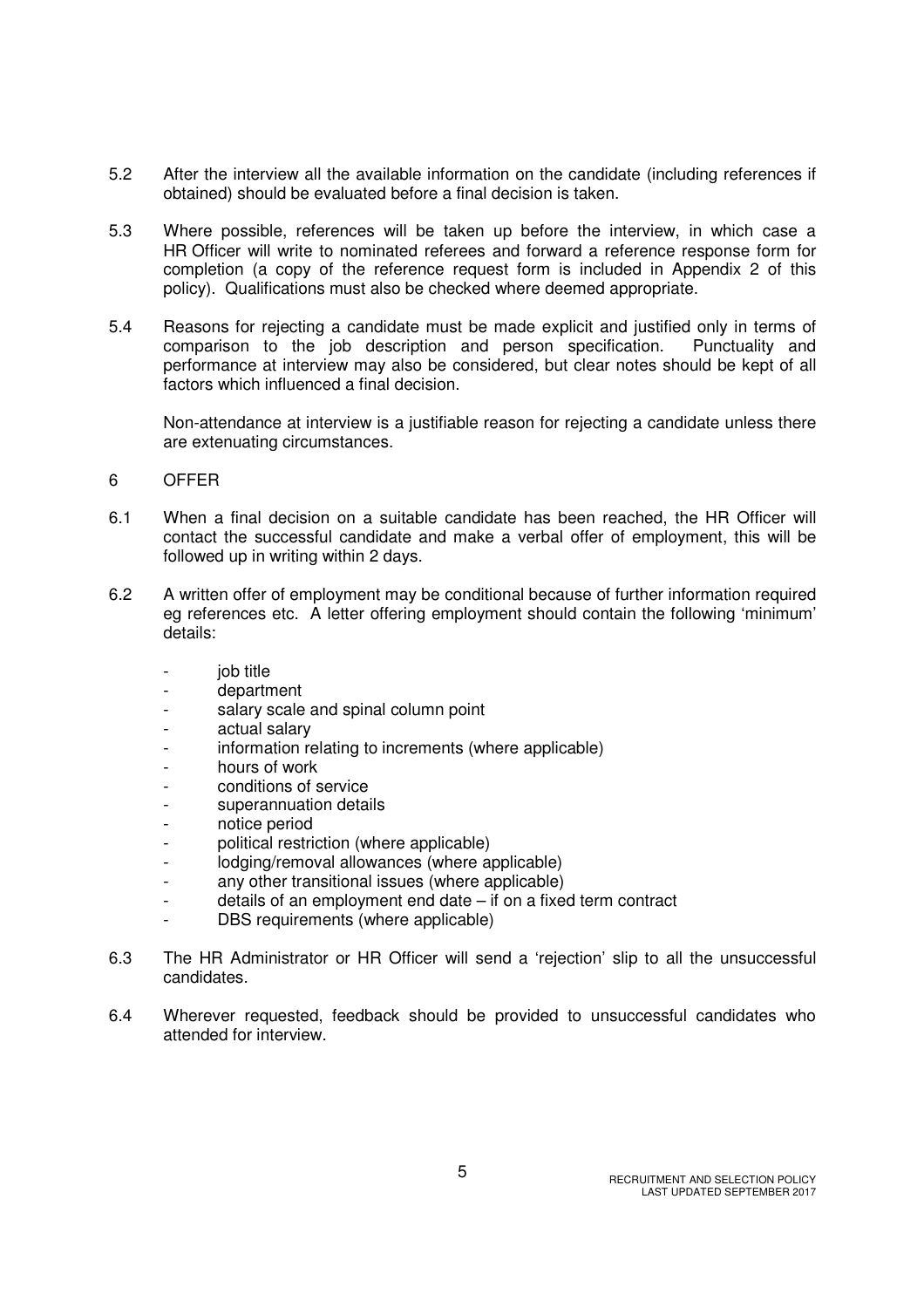#### 7 RECORD STORAGE

- 7.1 Application forms in respect of unsuccessful candidates, together with relevant interview notes, will be retained in secure storage for a minimum period of 12 months following the initial interview.
- 7.2 Should a similar vacancy arise again, within a short period, the applications of unsuccessful candidates may be reconsidered.
- 7.3 All equal opportunity monitoring forms will be held in a central file in the HR Section and will be referred to for statistical purposes only. In time, this data will be stored electronically.
- 8 COMPLAINTS PROCEDURE
- 8.1 Candidates who feel they have not been treated fairly at an interview are entitled to complain to the Chief Executive within seven days of the interview. The matter will then be investigated.
- 9 REVIEW

This procedure will be reviewed regularly from the date of implementation.

#### **CONCLUSION**

Remember that the recruitment of staff is time consuming but important – if inappropriate staff are chosen and if they do not fulfil the needs of the job shortly after appointment, the whole procedure will have to be started again. In addition, the Council may be put at risk if unsuitable staff are appointed.

Response to advertisements will be monitored and analysed in terms of cost of advertisements placed, publications used, responses generated and applications received. A copy of the form used to record this information is included at Appendix 5 of this policy. The HR section will monitor expenditure and ensure cost effective advertising.

Signatures:

……………………………………………… Chief Executive ……………………………………………… Head of HR ……………………………………………… UNISON Branch Secretary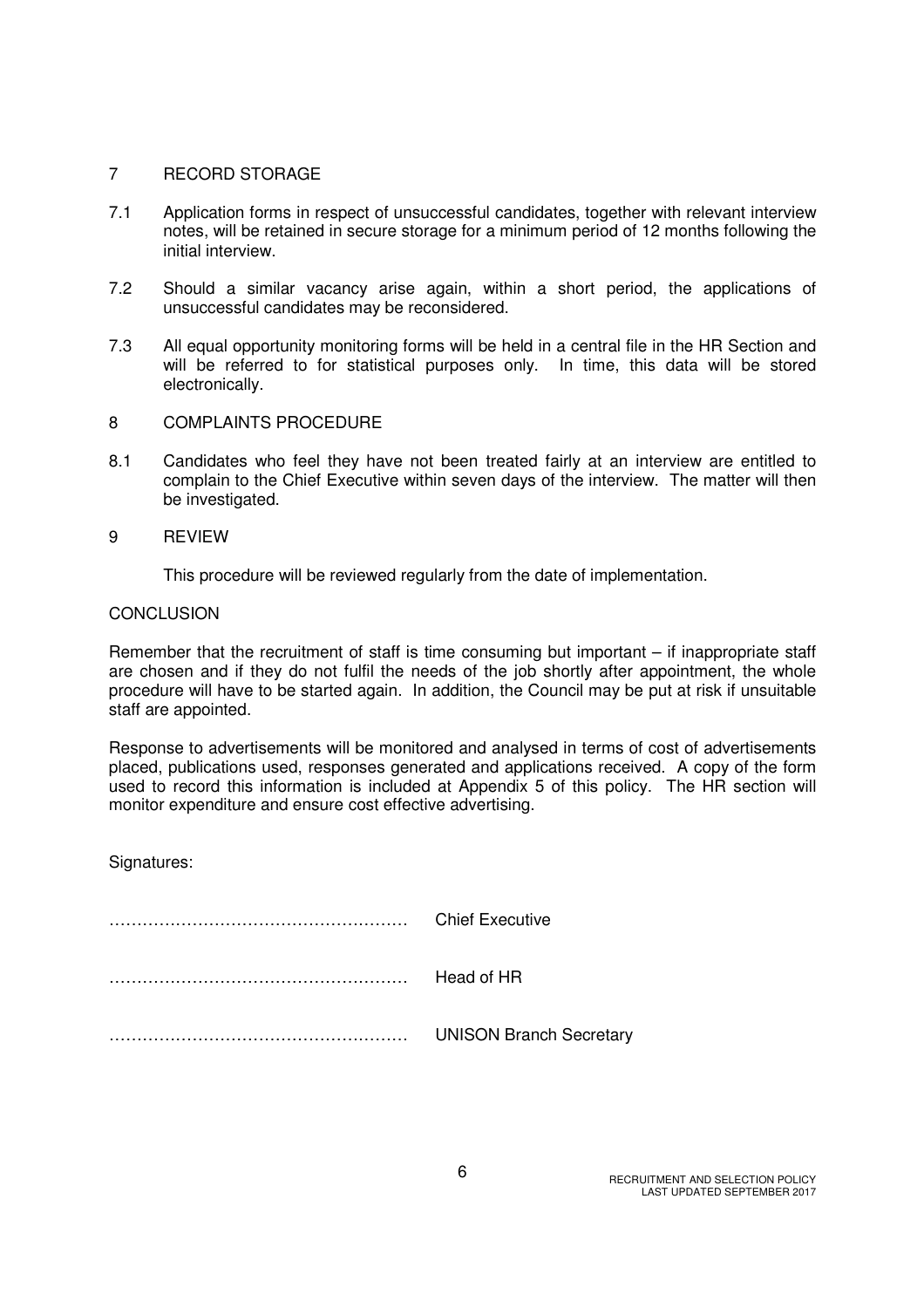## **APPENDIX 1**

## **VACANCIES – REQUEST TO RE-APPOINT**



**Ribble Vallev** Borough Council www.ribblevalley.gov.uk

- 1. Post number, directorate and title:
- 2. Salary grade:
- 3. Brief description of duties: (Current Job Description, Person Specification and Additional Information Sheet to be attached.)
- 4. \*Options:
	- a) Effect on service levels if post not replaced:
	- b) Options to replacement considered:
	- c) Critique of options including a risk assessment of the favoured option and if there is a need for job evaluation of any proposed revisions to the job description:
- 5. Advertising: Is there any reason why this post should not be advertised internally and externally?
- 6. Recommendation to Management Team:
- 7. Recommendation to Personnel Committee (if appropriate):

\*It is essential that options have been thoroughly researched beforehand, including discussions with the Manager/Supervisor concerned. Comments must be sought from UNISON prior to submitting this request to CMT for their consideration and recommendation or decision. The Chairman of Personnel Committee will be notified of any decision taken.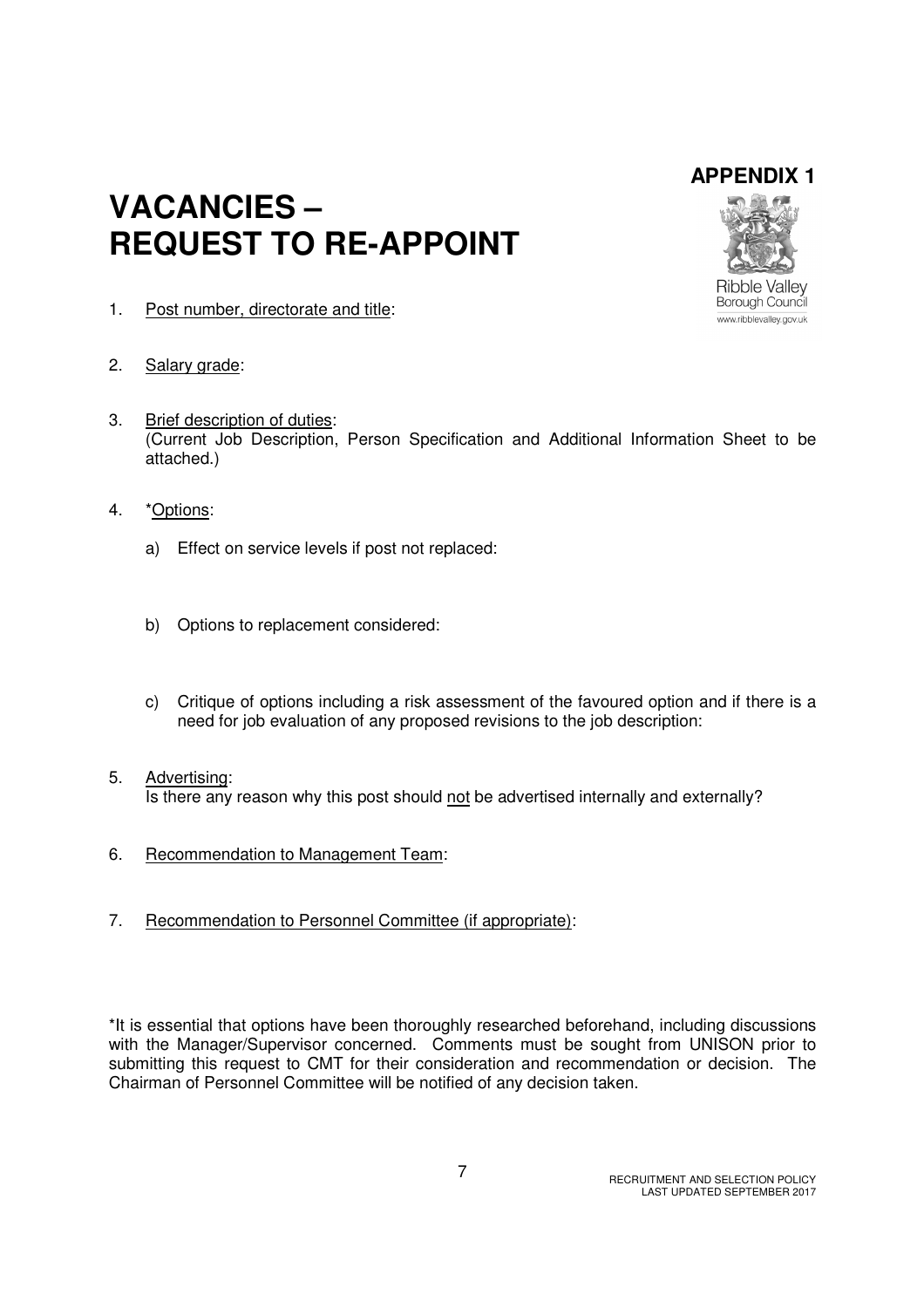**Please be aware that some completed applications have not reached us recently due to insufficient postage. Please ensure that the correct postage is on your envelope before returning this application form to us.**



**APPENDIX 2 Ribble Valley Borough Council APPLICATION FOR EMPLOYMENT**

**Please use dark ink and write clearly or type**

Application for the post of:

Job Reference Number:

#### **PERSONAL DETAILS**

| Surname                                                |        |  |                            |  |
|--------------------------------------------------------|--------|--|----------------------------|--|
| Other name(s)                                          |        |  |                            |  |
| Title (e.g. Mr Mrs Miss Ms)                            |        |  |                            |  |
| <b>Address</b>                                         |        |  |                            |  |
| Town                                                   |        |  |                            |  |
| Postcode                                               |        |  |                            |  |
| Previous surname (if any)                              |        |  |                            |  |
| <b>Contact Numbers</b>                                 | Home   |  |                            |  |
|                                                        | Work   |  |                            |  |
|                                                        | Mobile |  |                            |  |
| $D_{\alpha}$ you hold of all convention distinct lines |        |  | $D = 1.211$ at $m = 2.220$ |  |

Do you hold a full current driving licence? Do you own a car?

If you are applying for a post where a specific driving qualification is essential, please list the categories of vehicles you are licensed to drive/operate.

#### **RELATIVES OF MEMBERS OR OFFICERS**

Under The Local Government Act 2000 you must declare in writing whether you are the parent, grandparent, partner, child, stepchild, adopted child, grandchild, brother, sister, uncle, aunt, nephew or niece of an existing Councillor or Officer of Ribble Valley Borough Council or of the partner of such persons.

Are you related as above to any member or officer of the Council? **YES/NO** 

If YES, please give details

**The Council will disqualify any applicant who directly or indirectly seeks the support of any Councillor or Officer for any appointment with the Council.**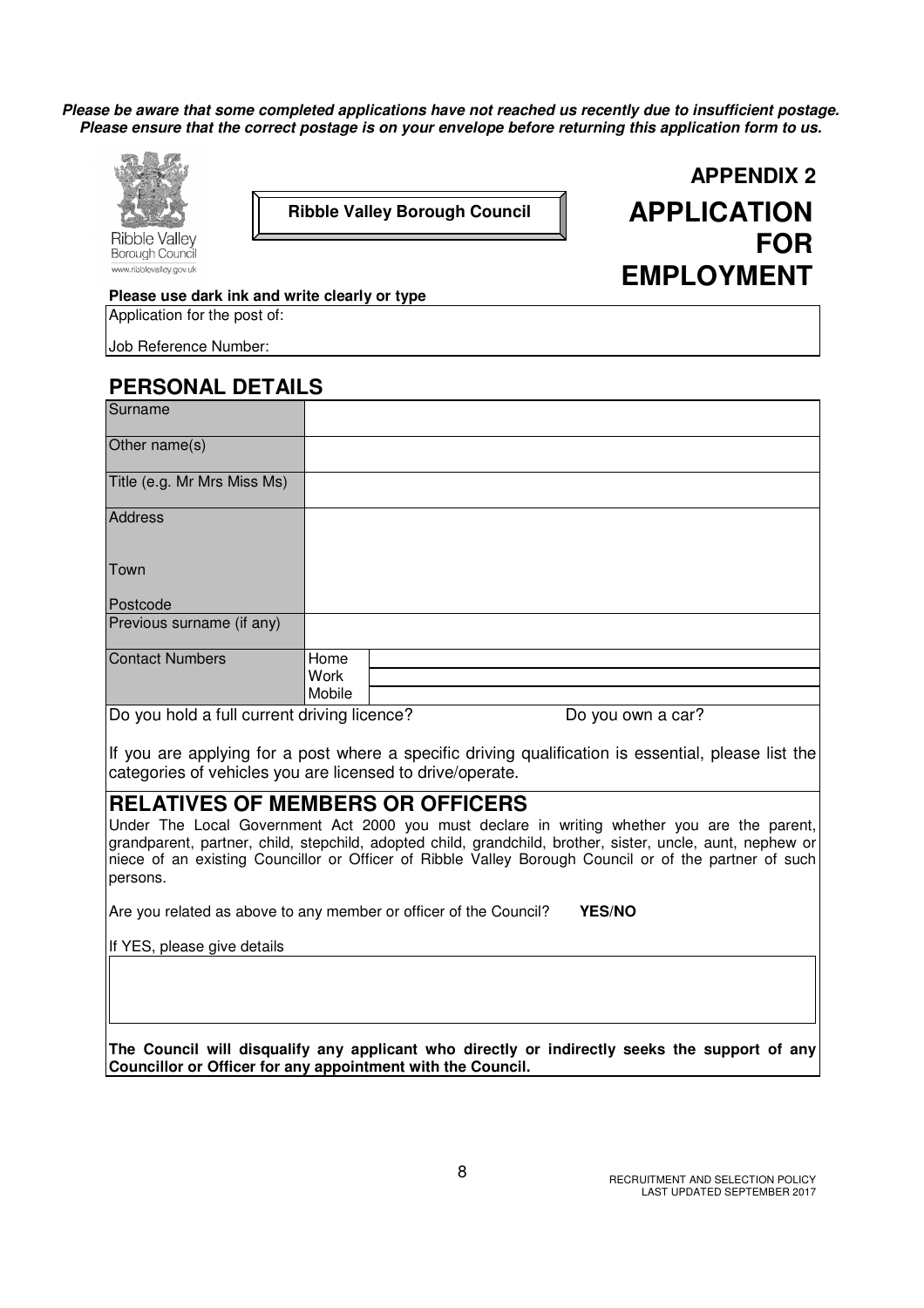## **EMPLOYMENT HISTORY**

| Present Employment (leave blank if<br>unemployed)<br>Date of Appointment | <b>Employer and Address</b> |
|--------------------------------------------------------------------------|-----------------------------|
| Present Salary and Grade (if applicable)                                 | Employees supervised:       |
| Description of Duties (add further sheets if necessary)                  |                             |
| Reason for Leaving:                                                      |                             |

## **PREVIOUS APPOINTMENTS AND EMPLOYERS**

| Employers name     |                       | Dates           | Grade /    |                    |
|--------------------|-----------------------|-----------------|------------|--------------------|
| and                | Appointment held From | $\overline{10}$ | Salary     | Reason for leaving |
| nature of business |                       |                 | on leaving |                    |
|                    |                       |                 |            |                    |
|                    |                       |                 |            |                    |
|                    |                       |                 |            |                    |
|                    |                       |                 |            |                    |
|                    |                       |                 |            |                    |
|                    |                       |                 |            |                    |
|                    |                       |                 |            |                    |
|                    |                       |                 |            |                    |
|                    |                       |                 |            |                    |
|                    |                       |                 |            |                    |
|                    |                       |                 |            |                    |
|                    |                       |                 |            |                    |
|                    |                       |                 |            |                    |
|                    |                       |                 |            |                    |
|                    |                       |                 |            |                    |
|                    |                       |                 |            |                    |
|                    |                       |                 |            |                    |
|                    |                       |                 |            |                    |
|                    |                       |                 |            |                    |
|                    |                       |                 |            |                    |
|                    |                       |                 |            |                    |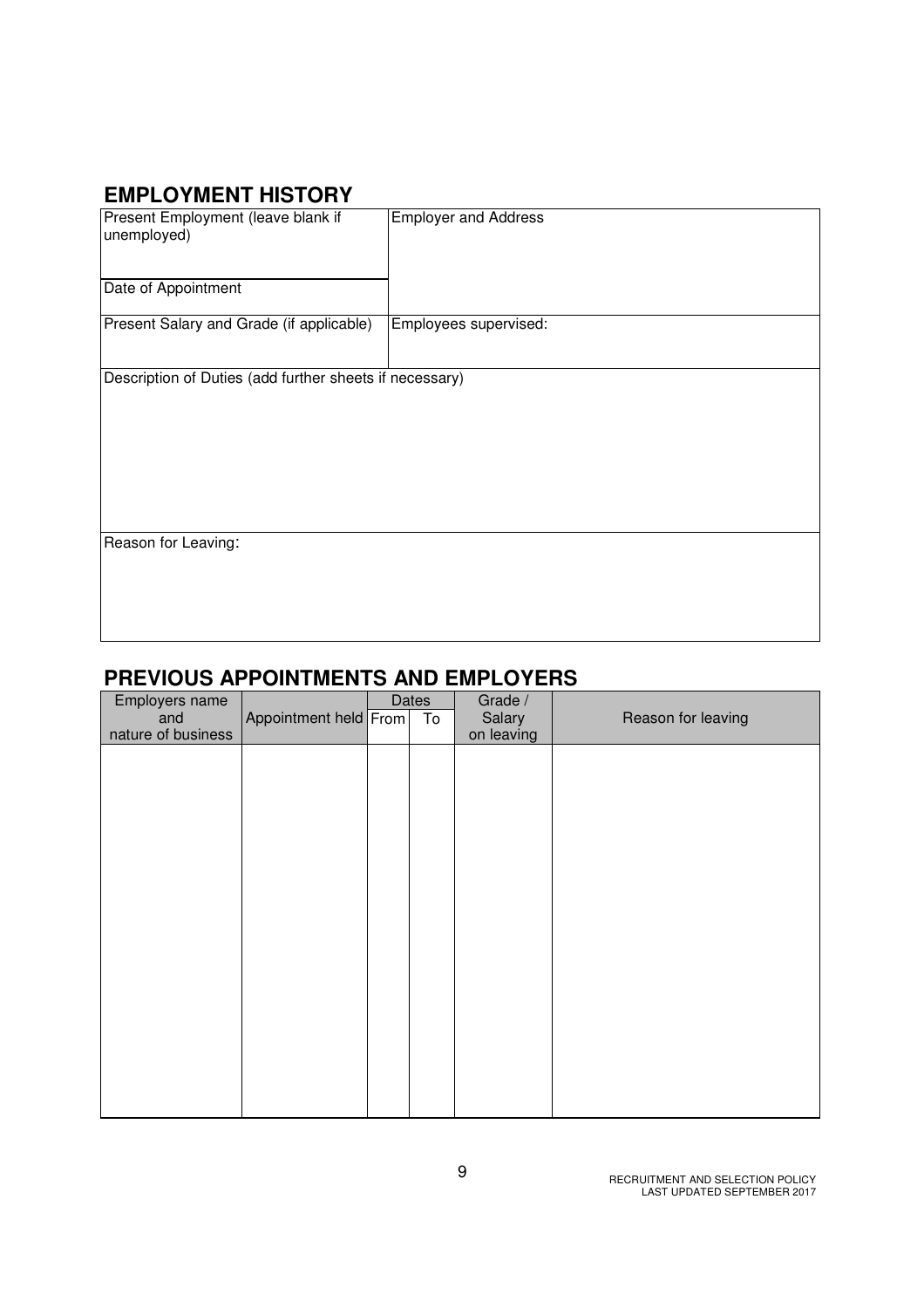## **EDUCATION**

| Secondary School / College / University | <b>Dates</b> |    | Qualifications gained | Grades | Date |
|-----------------------------------------|--------------|----|-----------------------|--------|------|
|                                         | From         | To |                       |        |      |
|                                         |              |    |                       |        |      |
|                                         |              |    |                       |        |      |
|                                         |              |    |                       |        |      |
|                                         |              |    |                       |        |      |
|                                         |              |    |                       |        |      |
|                                         |              |    |                       |        |      |
|                                         |              |    |                       |        |      |
|                                         |              |    |                       |        |      |
|                                         |              |    |                       |        |      |
|                                         |              |    |                       |        |      |
|                                         |              |    |                       |        |      |
|                                         |              |    |                       |        |      |
|                                         |              |    |                       |        |      |
|                                         |              |    |                       |        |      |
|                                         |              |    |                       |        |      |
|                                         |              |    |                       |        |      |
|                                         |              |    |                       |        |      |
|                                         |              |    |                       |        |      |

## **TRAINING AND ACHIEVEMENTS**

Details of any other specialised training or qualifications not covered in previous sections (e.g. short course, on-the-job training, management course, apprenticeship, work experience, NVQs)

## **OUTSIDE INTERESTS (hobbies etc.)**

What are your main interests and leisure activities outside work?

## **MEMBERSHIP OF PROFESSIONAL BODIES (state whether by examination)**

| <b>Membership Status</b> | Since |
|--------------------------|-------|
|                          |       |
|                          |       |
|                          |       |
|                          |       |
|                          |       |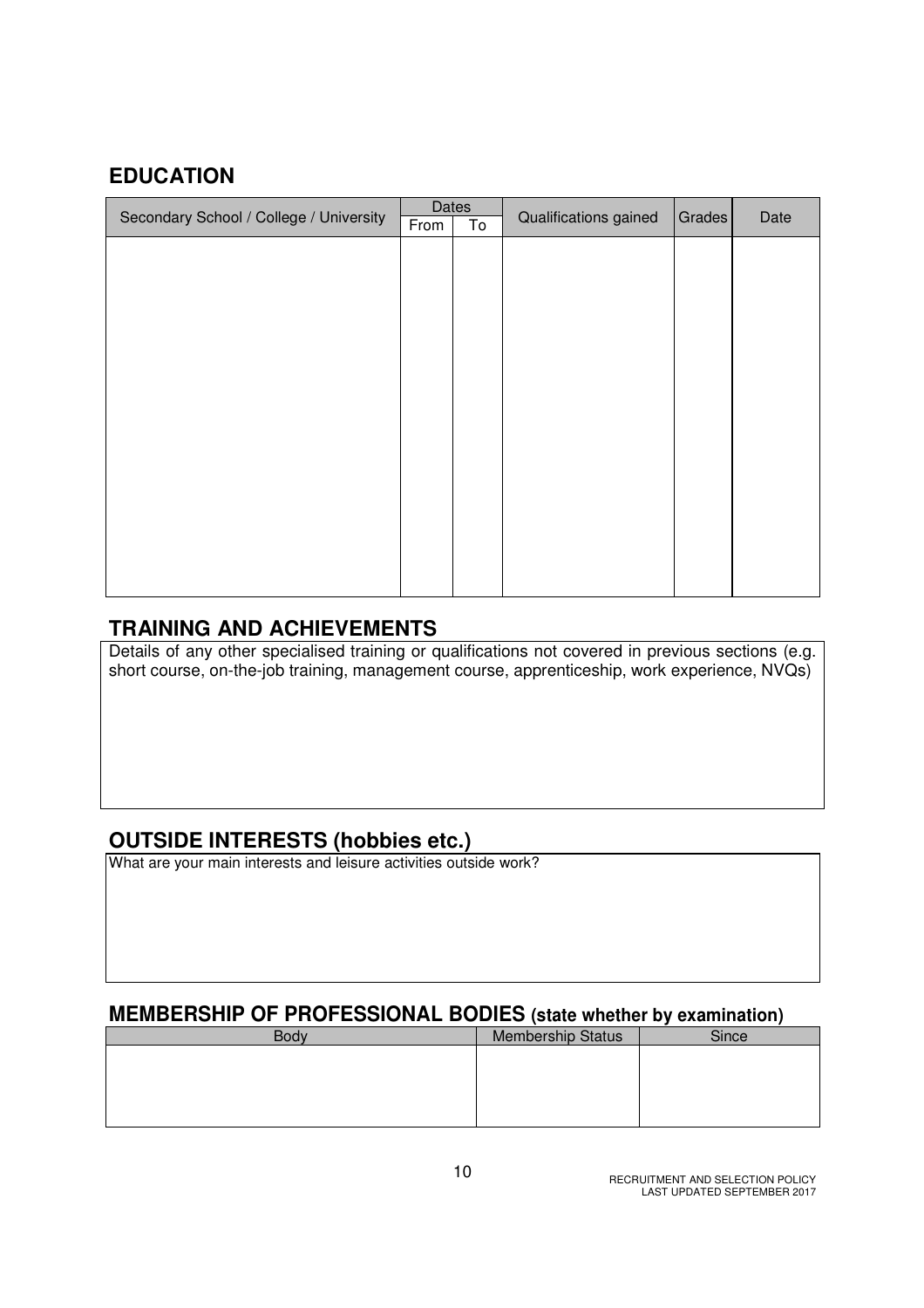## **GENERAL EXPERIENCE AND FURTHER INFORMATION**

This space is provided for any additional information you consider relevant to your application. Please include details of relevant professional or personal experience and your reasons for applying for this vacancy.

Please continue on an additional sheet, if necessary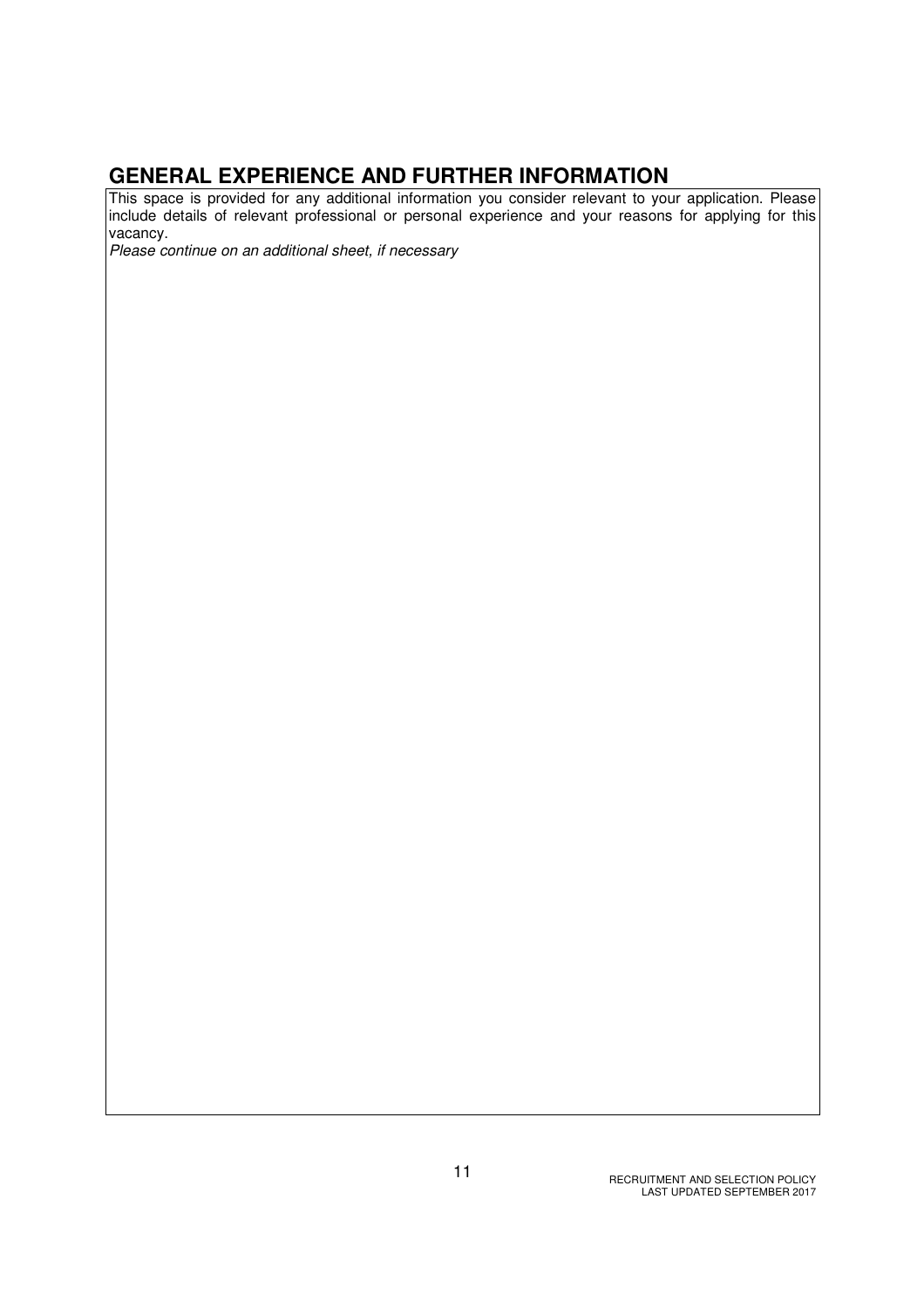## **HEALTH / MEDICAL HISTORY**

| Give brief details of any serious illnesses, operations or disabilities                                                           |  |  |  |  |  |
|-----------------------------------------------------------------------------------------------------------------------------------|--|--|--|--|--|
| Have you been absent from work through ill health or injury in $\text{YES}$ NO If yes, please give reasons<br>the last 12 months? |  |  |  |  |  |

## **REFERENCES**

Please give details of two persons, one of whom should be your present, or most recent employer, who are not related to you, and from whom a reference may be obtained

| Name $ 1$ . |                                                                                                                                                                                                                                           | c<br><u>.</u>            |
|-------------|-------------------------------------------------------------------------------------------------------------------------------------------------------------------------------------------------------------------------------------------|--------------------------|
| Designation |                                                                                                                                                                                                                                           |                          |
| Address     |                                                                                                                                                                                                                                           |                          |
|             |                                                                                                                                                                                                                                           |                          |
|             |                                                                                                                                                                                                                                           |                          |
|             |                                                                                                                                                                                                                                           |                          |
| Telephone   |                                                                                                                                                                                                                                           |                          |
|             | $\overline{D}$ of a contrast of the second use $\overline{D}$ , the second of the second second second second second second second second second second second second second second second second second second second second second seco | $VFA$ $\wedge$ $M\Omega$ |

References are normally taken up prior to interview. Do you have any objection to this? YES / NO If either of your referees knows you by another name (for example due to marriage) please indicate below:

How much notice do you need to give your present employer?

## **REHABILITATION OF OFFENDERS**

Have you ever been convicted of a criminal offence? YES / NO

Your attention is drawn to the fact that under the Rehabilitation of Offenders Act 1974 you may be entitled to answer "no" to this question even if you have, in the past, been subjected to criminal proceedings, resulting in conviction(s). However, certain types of employment are excluded, under the Rehabilitation of Offenders Act, 1974 (Exemptions) Order, 1975, from the protection of the Act. It is, therefore, suggested that you take appropriate advice if you are in any doubt as to the correct answer to give.

If YES to above question, please state date of conviction, Court, nature of offence and sentence imposed:

#### **Publication in which you saw this post advertised:**

I certify that my replies are true, complete and correct to the best of my knowledge and belief. I understand that any false statements or the withholding of any relevant information may provide grounds for the withdrawal of any offer of appointment or for its immediate cancellation if any appointment has been accepted

Signature ………………………………………………………………… Date ………………………

#### **Please return this form to:**

HR@ribblevalley.gov.uk or **(Strictly Private & Confidential) HR Section,** Ribble Valley Borough Council, Council Offices, Church Walk, Clitheroe, Lancashire, BB7 2RA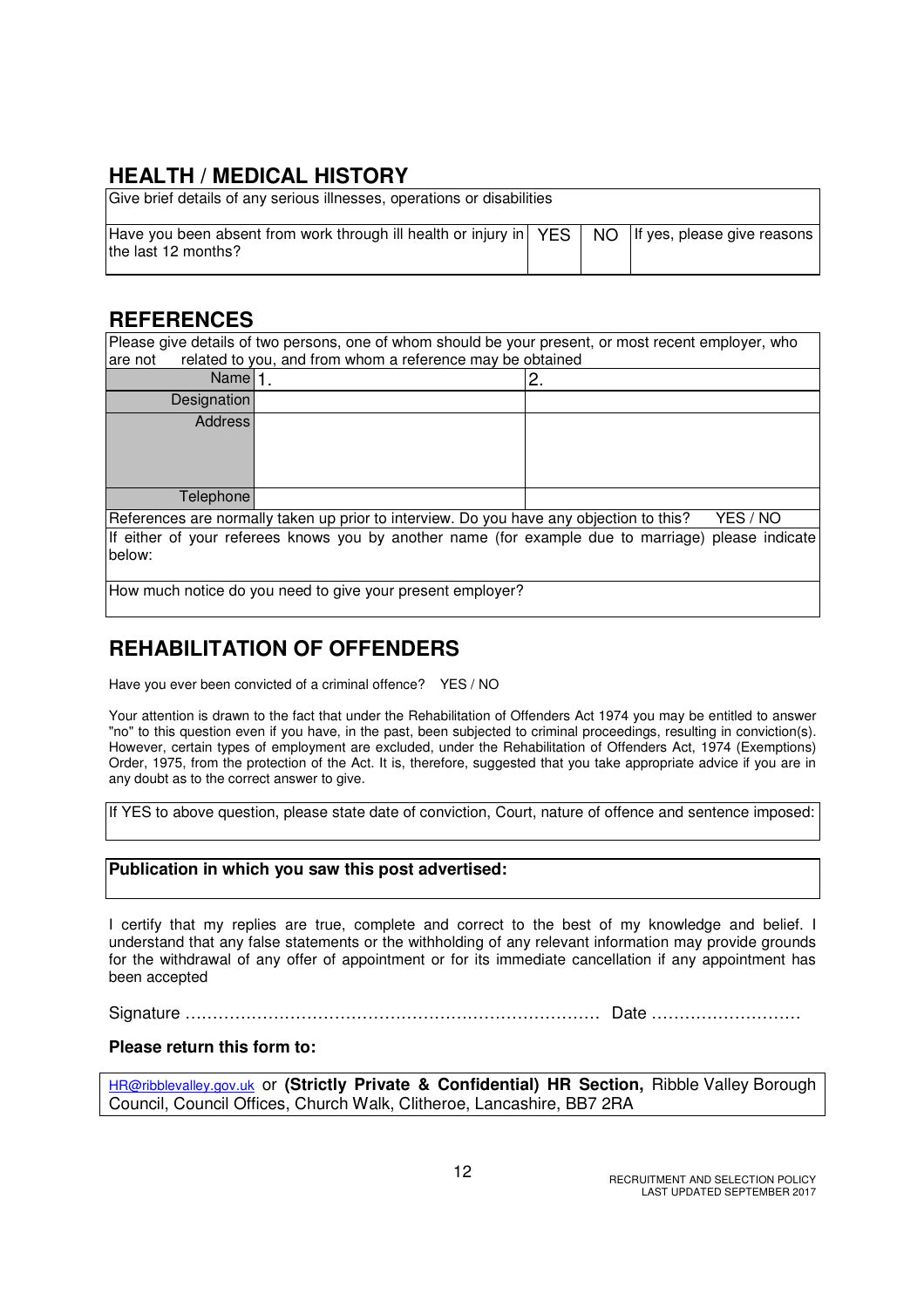

Borough Council www.ribblevalley.cov.uk **Ribble Valley Borough Council** 

## **FAIRNESS IN EMPLOYMENT MONITORING SHEET**

#### **What are we trying to achieve?**

Ribble Valley Borough Council is committed to achieving fairness and equality in employment. The aim of our policy is to ensure that no job applicant or employee receives less favourable treatment on the grounds of age, disability, race, religious belief, gender, sexuality or any other individual characteristic which may unfairly affect a person's opportunities in life, as set out in the Equality Act 2010.

#### **What is this form for?**

Our recruitment, selection, and promotion procedures are regularly reviewed to ensure that individuals are treated on their merits and abilities. To help us to achieve this, we are asking you to complete the form below and return it with your application. The information that you give us will be used to assess the effectiveness of our employment procedures. It will not be used for any other purpose. The form will be separated from your application as soon as it is received and it will not be passed on to anyone involved in short-listing or interviewing for the post for which you are applying.

The information you provide on this form is CONFIDENTIAL and will only be used for equal opportunity monitoring purposes.

|     | Gender: | Male      | Female    |   |           | Not given |         |  |
|-----|---------|-----------|-----------|---|-----------|-----------|---------|--|
|     |         |           |           |   |           |           |         |  |
| 2 ا | Age:    | $16 - 19$ | $20 - 29$ | ❏ | $30 - 39$ |           | 40 - 49 |  |
|     |         | $50 - 59$ | $60 +$    |   |           |           |         |  |

The Equality Act 2010 incorporates previous legislation on disability. Disability is defined as a physical or mental impairment that has a substantial and adverse effect on the ability to carry out normal day-to-day activities and which has a long-term effect. This includes anybody with progressive illnesses such cancer, even if the person has recovered.

| IЗ |  | es |
|----|--|----|
|    |  | NC |
|    |  | M  |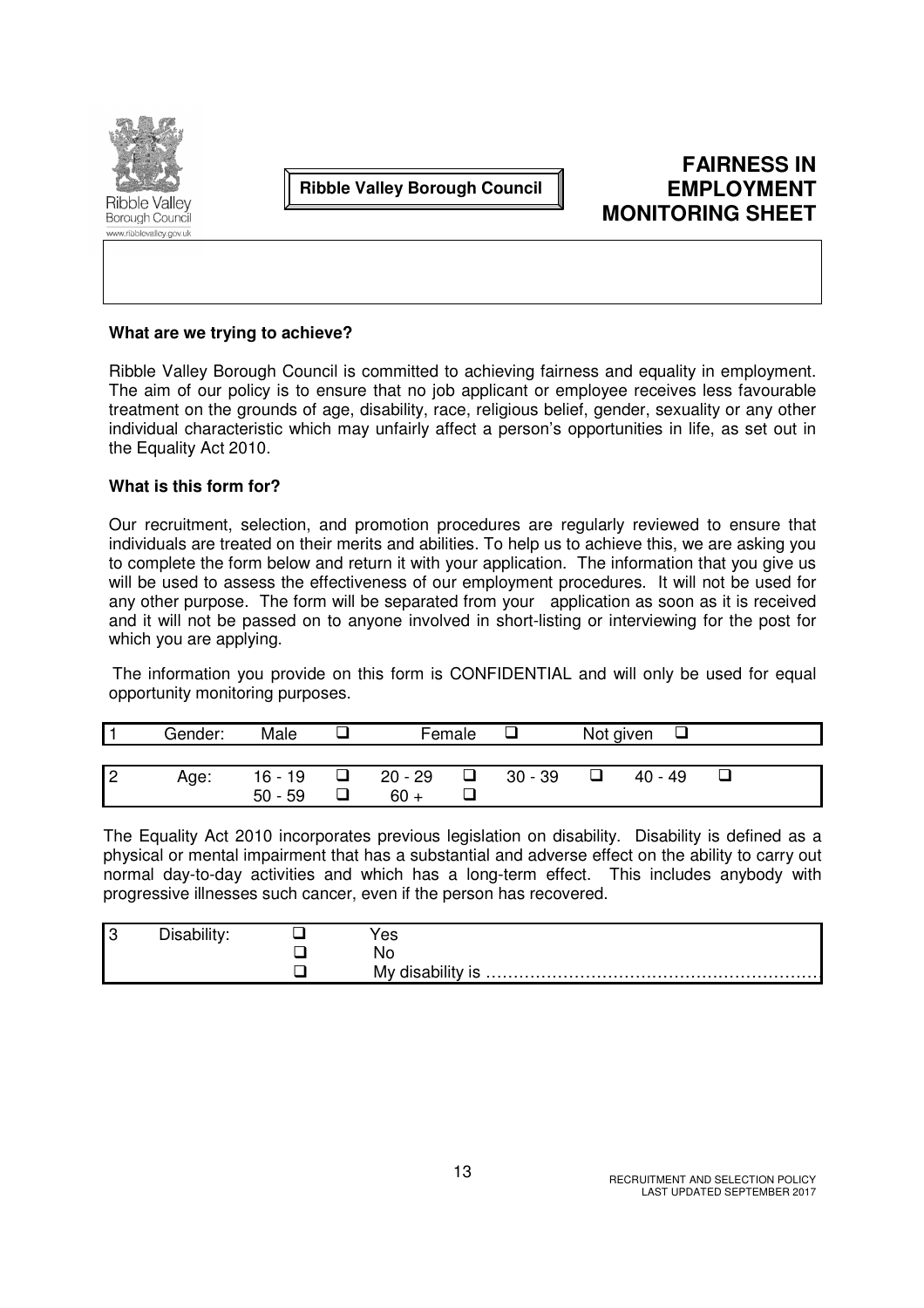| $\overline{4}$ |         |                                                                | How would you describe your ethnic origin (not Country of birth)                                                                                                    |
|----------------|---------|----------------------------------------------------------------|---------------------------------------------------------------------------------------------------------------------------------------------------------------------|
|                | a)      | White<br>$\Box$<br>❏<br>$\Box$                                 | English, Welsh, Scottish, Northern Irish, British<br>Irish<br>Gypsy or Irish Traveller                                                                              |
|                | b)      | ப<br>u.<br>□<br>Q.                                             | Mixed/Multiple Ethnic Groups<br>White and Black Caribbean<br>White and Black African<br>White and Asian<br>Any other mixed multiple ethnic background, please state |
|                | C)      | u<br>❏<br>0<br>$\Box$                                          | Asian or Asian British<br>Indian<br>Pakistani<br>Bangladeshi<br>$\Box$ Chinese                                                                                      |
|                | d)      | ⊔<br>$\Box$<br>O                                               | <b>Black or Black British</b><br>Caribbean<br>African<br>Any other Black/African/Caribbean background, please state                                                 |
|                | e)      | □<br>❏                                                         | Other Ethnic Group<br>Arab                                                                                                                                          |
|                |         |                                                                |                                                                                                                                                                     |
| 5              |         | Are you<br>$\Box$<br>$\Box$<br>$\Box$<br>$\Box$<br>❏<br>❏<br>❏ | <b>Buddhist</b><br>Christian<br>Hindu<br>Jewish<br>Muslim<br>Sikh<br>No religious affiliation                                                                       |
|                |         |                                                                |                                                                                                                                                                     |
| 6              | Are you | ⊔<br>❏<br>❏<br>❏                                               | Heterosexual<br><b>Bisexual</b><br>Gay<br>Lesbian                                                                                                                   |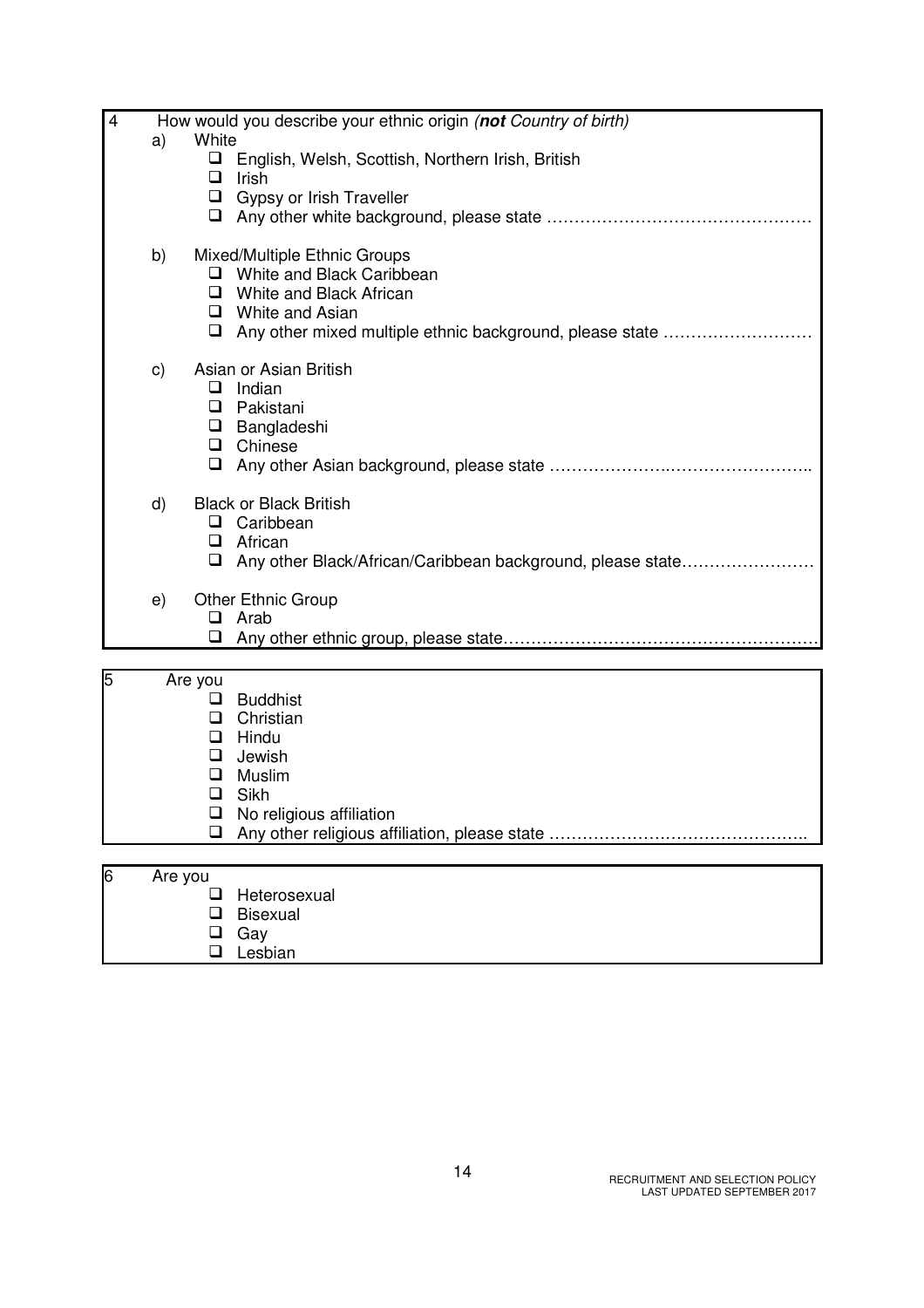## Conditions of Service

#### **CONDITIONS OF SERVICE SUMMARY**

The appointment you have applied for is subject to the National Joint Council's Scheme of Conditions of Service for Local Government Services, as amended or supplemented by Ribble Valley Borough Council.

#### **Equal Opportunities**

Ribble Valley Borough Council, as an equal opportunity employer, intends that no job applicant or employee shall receive less favourable treatment because of his or her gender, marital status, race, religion or belief, pregnancy, maternity, gender reassignment, sexual orientation or disability; nor be disadvantaged by any other condition or requirement which cannot be shown to be justifiable.

#### **Medical Fitness**

All appointments are subject to the successful candidate satisfying Ribble Valley Borough Council as to his or her medical fitness to undertake the duties of the post. If an appointment is offered, the candidate will be required to complete a medical declaration and may be required to undergo a medical assessment.

#### **Probation**

New employees of Ribble Valley Borough Council are subject to a probation period of 6 months. Employees will be informed within two months how their work is progressing. At the end of the probationary period, and subject to a satisfactory report from their Head of Service, the employee's appointment will be confirmed.

#### **Salary**

Salaries are paid by direct credit to the employee's Bank/Building Society/National Giro Account on the 15<sup>th</sup> of each month (unless this is a Bank Holiday when pay day is brought forward as appropriate). Increments within a grade are normally awarded on 1 April each year.

#### **Office Hours**

Ribble Valley Borough Council's standard working week is 37 hours, spread over Monday to Friday, and between the daily hours of 8.00am to 6.00pm. A flexitime scheme is in operation and appropriate details will be issued to all new employees on appointment. Entitlements are pro rata for part time appointments.

#### **Superannuation**

You will automatically be included in the Local Government Services scheme of conditions, unless you decide to opt out. Employees contribute between 5.5% and 12.5% of gross earnings dependent upon salary. Ribble Valley Borough Council also pays contributions to meet the total cost.

For further enquiries, please contact HR on 01200 414559

#### **RIBBLE VALLEY BOROUGH COUNCIL**



Balancing Work and life!

#### **BENEFITS**

**Excellent** Pension Scheme

> Training and Development

Job Security



We are an equal opportunity employer and applications are welcome from all minority groups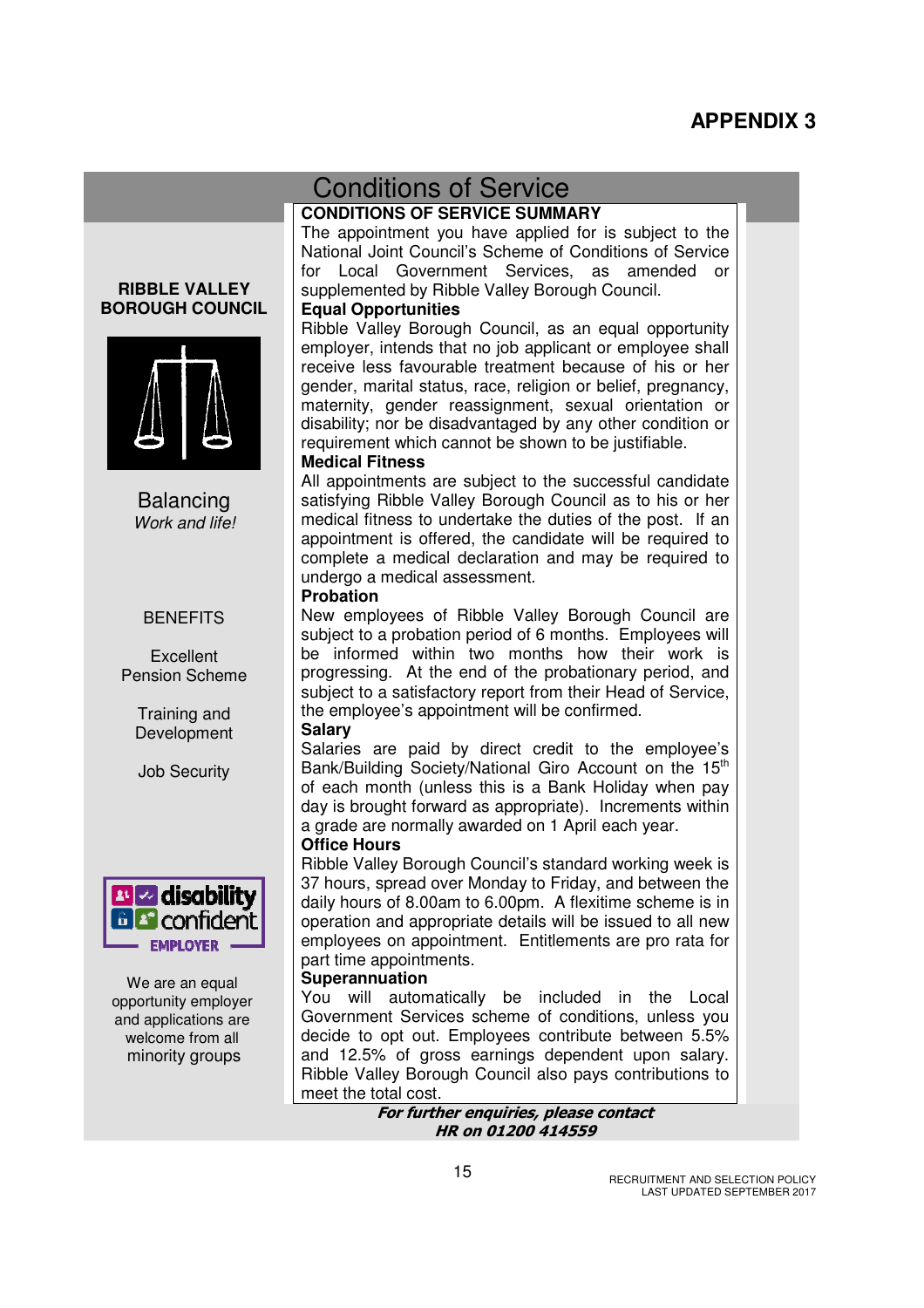## Conditions of Service

#### **Holiday Entitlement**

Employees with less than 5 years' service are entitled to 21 days annual leave, which will increase to 25 days after 5 years' service. The annual leave arrangements will apply (pro rata) to all part-time employees irrespective of the number of hours they work. In addition to annual leave:-

Statutory Public Holidays are Christmas Day, Boxing Day, New Year's Day, Good Friday, Easter Monday, Spring Bank, May Day and Late Summer Bank. There are a total of four other statutory days holiday to be taken during each holiday year. Employees joining us from another local authority and/or some other public sector organisations with 5 years' continuous service will be entitled to 25 days holiday from their start date at Ribble Valley Borough Council.

#### **Sick Pay**

All employees are entitled to sick pay in accordance with national conditions. The scale of allowances provides for one month at full pay and (after completing four months service) two months half pay during the first year of Local Government service. This rises to six months at full pay and six months at half pay after 5 years' service.

#### **Training and Development**

We are committed to the training and personal development of all our staff. We offer two types of training:

- On-the-job specifically for skills needed to carry out your job.
- Off-the-job seminars, workshops, training courses

These may be non–qualification courses or courses that lead to a professional qualification.

#### **Smoking Policy**

Ribble Valley Borough Council has a no smoking at work policy. This includes e-cigarettes.

#### **Relocation**

A relocation allowance is available in approved cases.

#### **Family Friendly Policies**

Ribble Valley Borough Council has a number of family friendly policies, eg flexi time, parental leave, childcare vouchers.

#### **Car Allowance**

Car mileage allowance is available in approved cases.

#### **Canvassing**

Canvassing of Councillors of Ribble Valley Borough Council directly or indirectly for any appointment under Ribble Valley Borough Council shall disqualify the candidate concerned for that appointment. This provision does not prevent a Councillor of the Council from giving a written testimonial on a candidate's ability, experience or character.

> For further enquiries, please contact HR on 01200 414559

# **BOROUGH COUNCIL**

**RIBBLE VALLEY** 



Balancing Work and life!

#### **BENEFITS**

**Excellent** Pension Scheme

Training and Development

Job Security



We are an equal opportunity employer and applications are welcome from all minority groups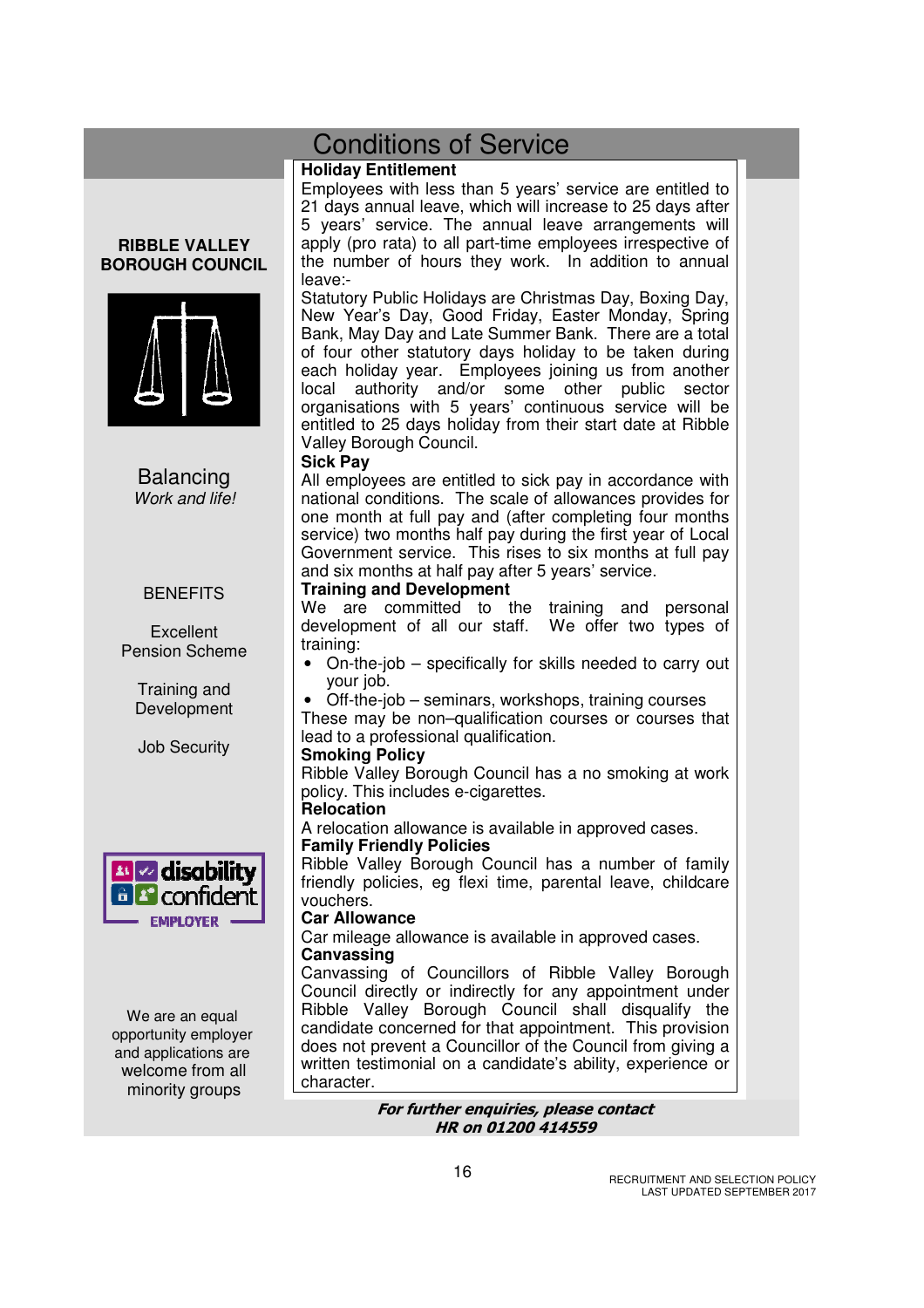## Guidance Notes

In view of the number of applications being received for appointments with Ribble Valley Borough Council, applications can be submitted on line or in paper format, application forms are not acknowledged on receipt.

Candidates to be interviewed are normally informed within two weeks of the closing date. Wherever possible the interview date will be shown on the advertisement. All interview date will be shown on the advertisement. unsuccessful applicants are thanked for their applications as soon as an appointment has been made. Should you, however, require earlier information as to the progress of your application, this may be obtained by telephone.

The completed application must be sent to the HR section at the address given on the application form or submitted on line. Applications received after the closing date will **not** be considered.

References are usually taken up prior to the interview date unless you make clear on the application that you do not agree to this. Appointments are subject to receipt of satisfactory references.

Ribble Valley Borough Council is an equal opportunity employer - applications are considered on the basis of the qualifications and experience necessary for the post.

When applying for a job with Ribble Valley Borough Council **selection for interview is based on the information you provide on the application form**. When you request an application form or reply on line, it will be accompanied by a job description and a person specification.

**A job description** – This gives you details about the job. It lists all the main duties and responsibilities which the postholder will be required to carry out.

**A person specification** – This tells you what qualifications, skills, knowledge and experience a person must have to be able to do the job. These are listed as essential and desirable criteria. In order to be invited for the interview you must be able to show that you meet all essential and ideally all the desirable criteria.

Please use the application form provided, continuing on separate sheets if necessary. **C.V.'s will not be accepted.**  When completed, read through your application carefully and check that each section has been filled in. If you are submitting a hard copy of the application form please make sure that if you have additional pages, they are numbered and securely attached. Ensure you have signed and dated your form and make sure it is sent in plenty of time to arrive before the closing date. Please make sure you have used the correct postage as insufficient postage is likely to delay delivery of your application.

> For further enquiries, please contact HR on 01200 414559

BOROUGH COUNCIL

RIBBLE VALLEY



Balancing Work and life!

#### **BENEFITS**

**Excellent** Pension Scheme

Training and Development

Job Security



We are an equal opportunity employer and applications are welcome from all minority groups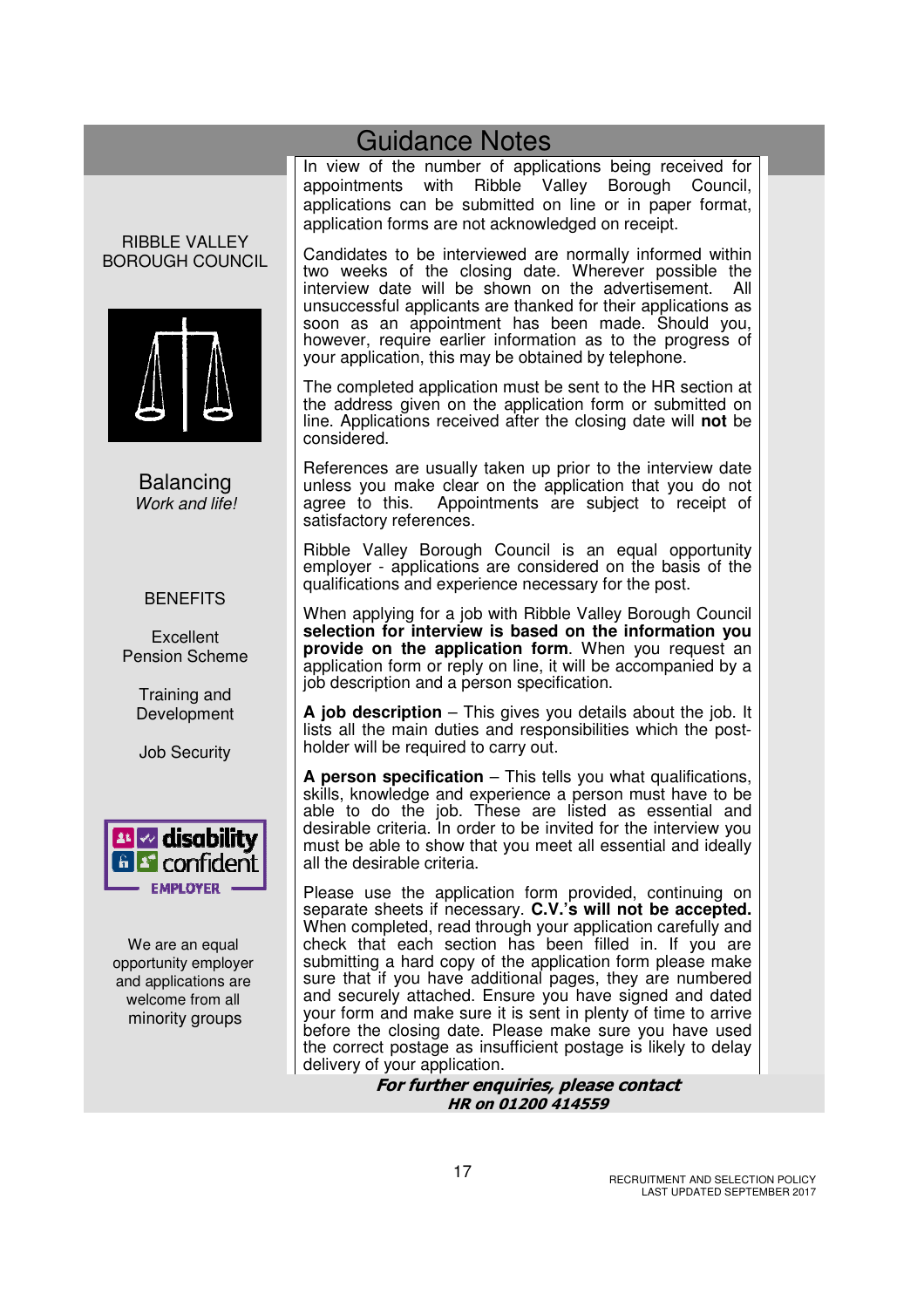## REFERENCE RESPONSE

#### APPOINTMENT OF: IN RESPECT OF:

1. Are you responding as an employer/friend? ………………………………………………

- 2. (Employers only)
	- a) What was their salary at termination? £…………. at …………………………….
	- b) What was their reason for leaving? …………………………………………………..
	- c) Would you re-employ him/her? ….……………………………………………………..
	- d) How would your rate this person?……………………………………………….…….

|                              | V Good | Good | Satisfactory | Poor            |
|------------------------------|--------|------|--------------|-----------------|
| Quality of work              |        |      |              |                 |
| Work output                  |        |      |              |                 |
| Relationship with colleagues |        |      |              |                 |
| Future potential             |        |      |              |                 |
| Honesty and integrity        |        |      |              |                 |
| Adaptability                 |        |      |              |                 |
|                              |        |      |              | *Please tick as |

appropriate

- e) How much sick leave was taken in each of the last three years? 2014............... days 2015 ............... days 2016 ............... days.
- f) Please give brief details of any disciplinary action ……………………………….
- 3. Any other information:

 ……………………………………………………………………………………………... ……………………………………………………………………………………………... ……………………………………………………………………………………………... ……………………………………………………………………………………………...

……………………………………………………………………………………………...

(A response in letter form covering the above points is of course perfectly acceptable).

Thank you for taking the time to respond.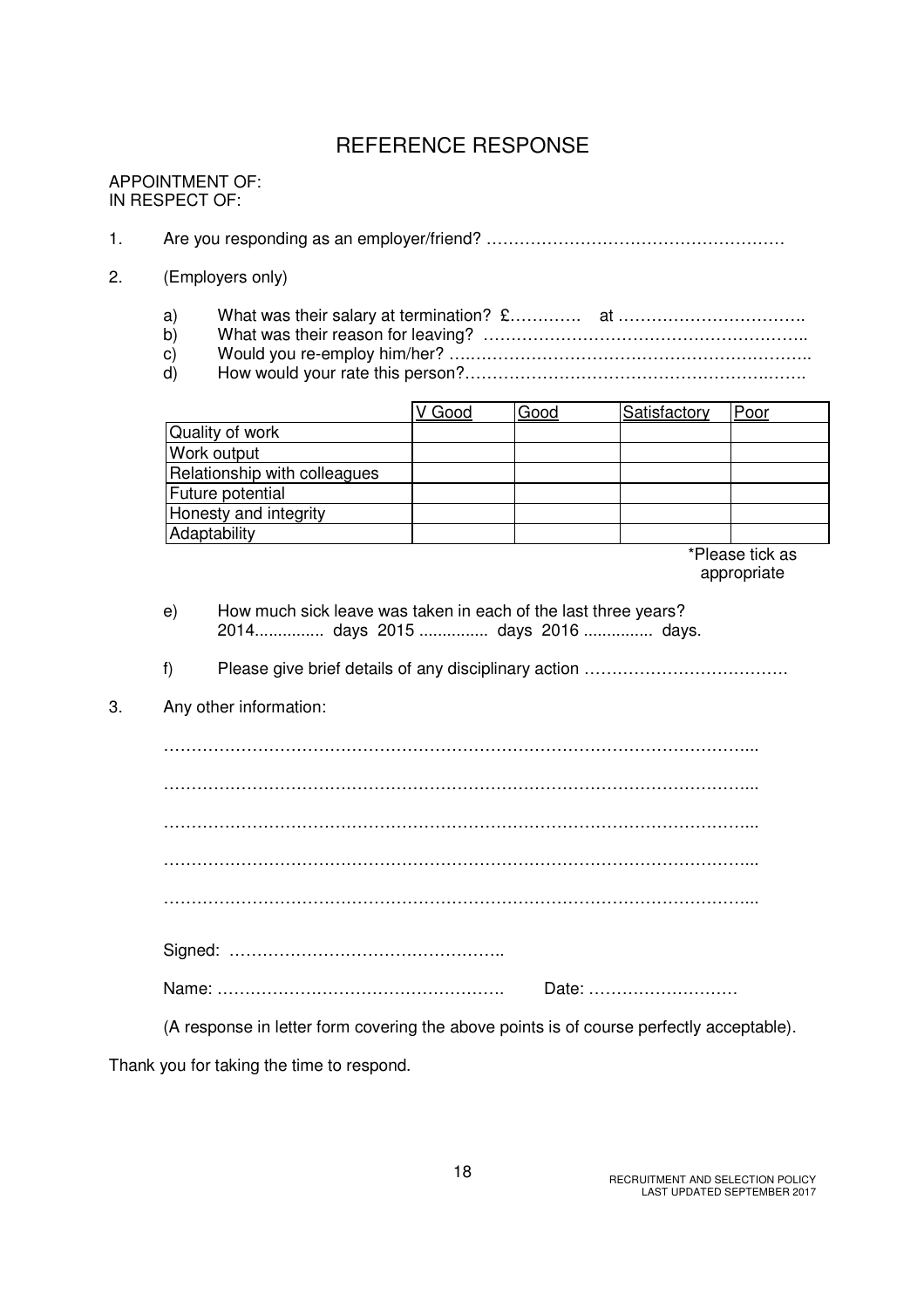## **APPENDIX 4**

## **CHIEF OFFICER APPOINTMENTS**

- 1 Where the Council propose to appoint a Chief Officer and it is not proposed that the appointment be made exclusively from among their existing officers, they shall draw up a statement specifying the duties of the officer concerned and any qualifications or qualities to be sought in the person to be appointed. Such statement shall be copied to any person expressing interest.
- 2 The Council shall consider the response to advertising the Chief Officer post and interview either all qualified candidates or those on a shortlist the council shall select. If there is no qualified candidate the Chief Officer post shall be re-advertised.
- 3 Every appointment of a Chief Officer shall be made by the Council or by a committee or sub-committee of the council.
- 4 When a vacancy occurs in any existing office of Chief Officer or Deputy Chief Officer the council shall obtain the views of any committee primarily concerned and decide, in the case of an office which the council are not required by statute to fill, whether the office is necessary; and in any case what shall be the terms and conditions of the office; and no steps shall be taken to fill the post until these decisions have been taken.
- 5 For the purposes of paragraph 4 above, it shall be deemed that a committee have been consulted if there has been consultation with the chairman, vice-chairman if any and one other member (or if there be no vice-chairman, two other members) designated by the chairman of the committee.
- 6 The powers of officers shall be those from time to time authorised by the council at the appropriate committee or sub-committee as the case may be.
- 7 The Council for the purpose of Standing Order 24 includes a committee, sub-committee or officer to whom appropriate powers have been delegated.
- 8 Canvassing of a member or members shall disqualify an applicant for an appointment with the council.
- 9 An applicant for any appointment with the Council aware of any relationship to any member or senior officer of the council shall, when making an application, disclose that relationship and failure to do so shall disqualify.

 For the purpose of the above "senior officer" means any officer under the Council so designated by the Council and persons shall be deemed to be related if they are husband and wife or if either of them or the spouse of either of them is the son or daughter or grandson or granddaughter or brother or sister or nephew or niece of the other, or of the spouse of the other.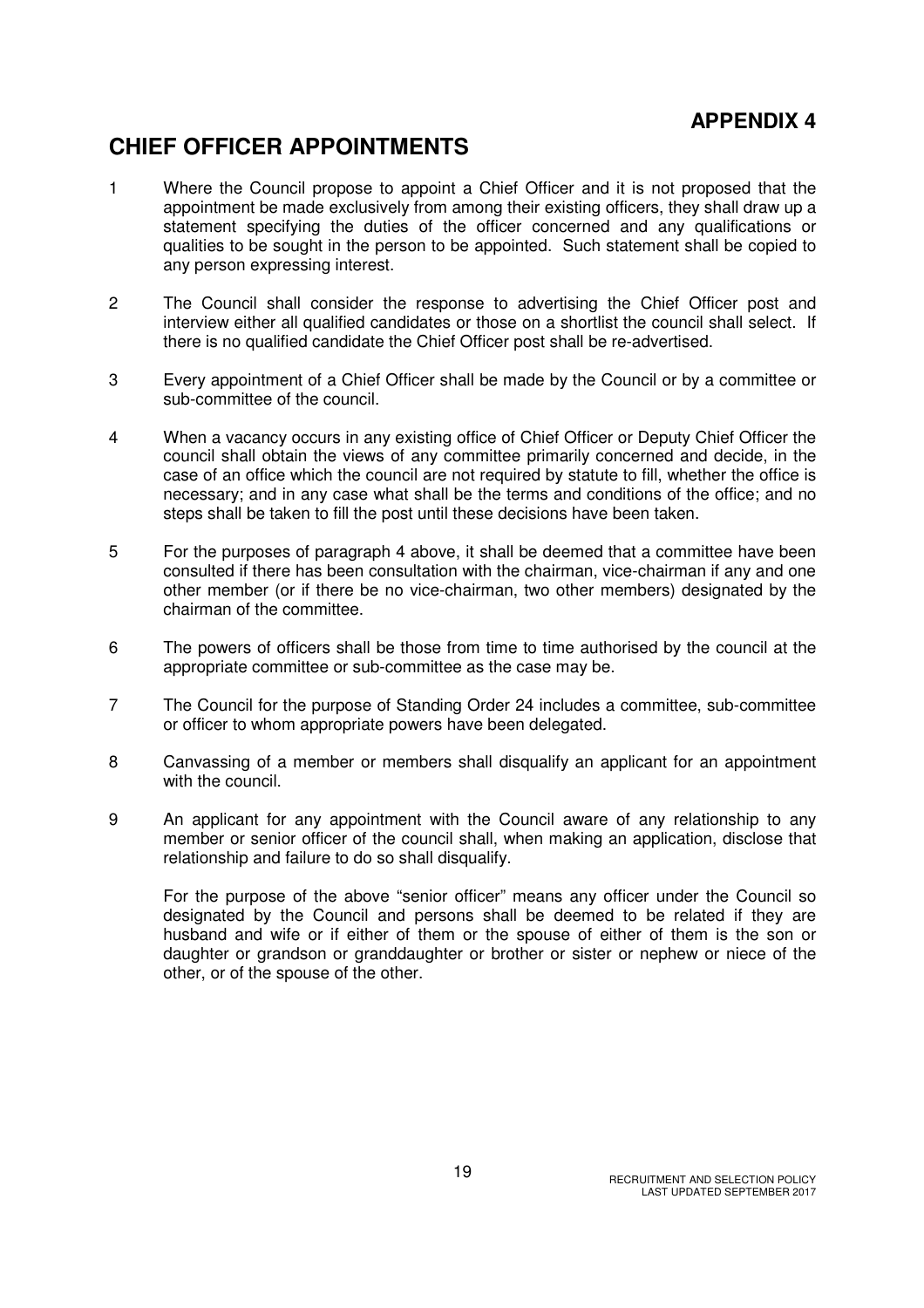| Vacancy<br>Ref:                                        | Post:   |                  | <b>Ad Placed</b>                                                                | Date<br>Placed | Cost                                                                          |  | Closing<br>Date           | Apps<br>reqstd. | Apps<br>returne<br>d      | $\%$<br>returned | Returns<br>from                                           | Date offer<br>made | Starter<br>and<br>Start<br>Date |  |
|--------------------------------------------------------|---------|------------------|---------------------------------------------------------------------------------|----------------|-------------------------------------------------------------------------------|--|---------------------------|-----------------|---------------------------|------------------|-----------------------------------------------------------|--------------------|---------------------------------|--|
| RES01                                                  | A job   |                  | Internal<br>Loc Aut<br><b>JC</b><br>Web<br><b>LGJobs</b><br>Clith<br>Advertiser | A date         | <b>FOC</b><br><b>FOC</b><br><b>FOC</b><br><b>FOC</b><br><b>FOC</b><br>£228.71 |  | A date                    | $\overline{26}$ | 15                        | 71%              | Internal<br>Loc Auth<br><b>JC</b><br>Web<br><b>LGJobs</b> | A date             | A date                          |  |
| <b>Appointed:</b><br><b>Name</b><br><b>Male/Female</b> |         | <b>Ethnicity</b> |                                                                                 |                | <b>Disability</b>                                                             |  | Age                       |                 | <b>Religion or Belief</b> |                  | <b>Sexual Orientation</b>                                 |                    |                                 |  |
|                                                        |         |                  |                                                                                 |                |                                                                               |  |                           |                 |                           |                  |                                                           |                    |                                 |  |
| A name                                                 | No Info |                  | <b>White British</b>                                                            |                |                                                                               |  | None                      | No Info         |                           | No Info          |                                                           | No Info            |                                 |  |
| <b>Sexual</b><br><b>Orientation</b>                    |         |                  | <b>Applied</b>                                                                  |                | <b>Short Listed</b>                                                           |  | <b>Religion or belief</b> |                 |                           |                  |                                                           | <b>Applied</b>     | <b>Short Listed</b>             |  |
| Heterosexual                                           |         |                  | $\pmb{\chi}$                                                                    |                | $\pmb{\chi}$                                                                  |  | Christian                 |                 |                           |                  |                                                           |                    |                                 |  |
| <b>Bisexual</b>                                        |         |                  |                                                                                 |                |                                                                               |  | <b>Buddhist</b>           |                 |                           |                  |                                                           |                    |                                 |  |
| Gay                                                    |         |                  |                                                                                 |                |                                                                               |  | Hindu                     |                 |                           |                  |                                                           |                    |                                 |  |
| Lesbian                                                |         |                  |                                                                                 |                |                                                                               |  | Jewish                    |                 |                           |                  |                                                           |                    |                                 |  |
| Prefer Not To Say                                      |         |                  | $\pmb{\chi}$                                                                    |                | X                                                                             |  | Muslim                    |                 |                           |                  |                                                           |                    |                                 |  |
| <b>Information Not Given</b>                           |         |                  |                                                                                 |                |                                                                               |  | Sikh                      |                 |                           |                  |                                                           |                    |                                 |  |
|                                                        |         |                  |                                                                                 |                |                                                                               |  | Any other religion        |                 |                           |                  |                                                           |                    |                                 |  |
|                                                        |         |                  |                                                                                 |                |                                                                               |  | No religion Affiliation   |                 |                           |                  |                                                           |                    |                                 |  |
|                                                        |         |                  |                                                                                 |                |                                                                               |  | Prefer Not To Say         |                 |                           |                  | $\pmb{\mathsf{X}}$                                        | X                  |                                 |  |
|                                                        |         |                  |                                                                                 |                |                                                                               |  | No Information Given      |                 |                           |                  |                                                           |                    |                                 |  |
|                                                        |         | <b>Total</b>     | $\mathbf{x}$                                                                    |                | $\boldsymbol{\mathsf{X}}$                                                     |  |                           |                 |                           |                  | <b>Total</b>                                              | $\pmb{\mathsf{x}}$ | $\pmb{\mathsf{x}}$              |  |